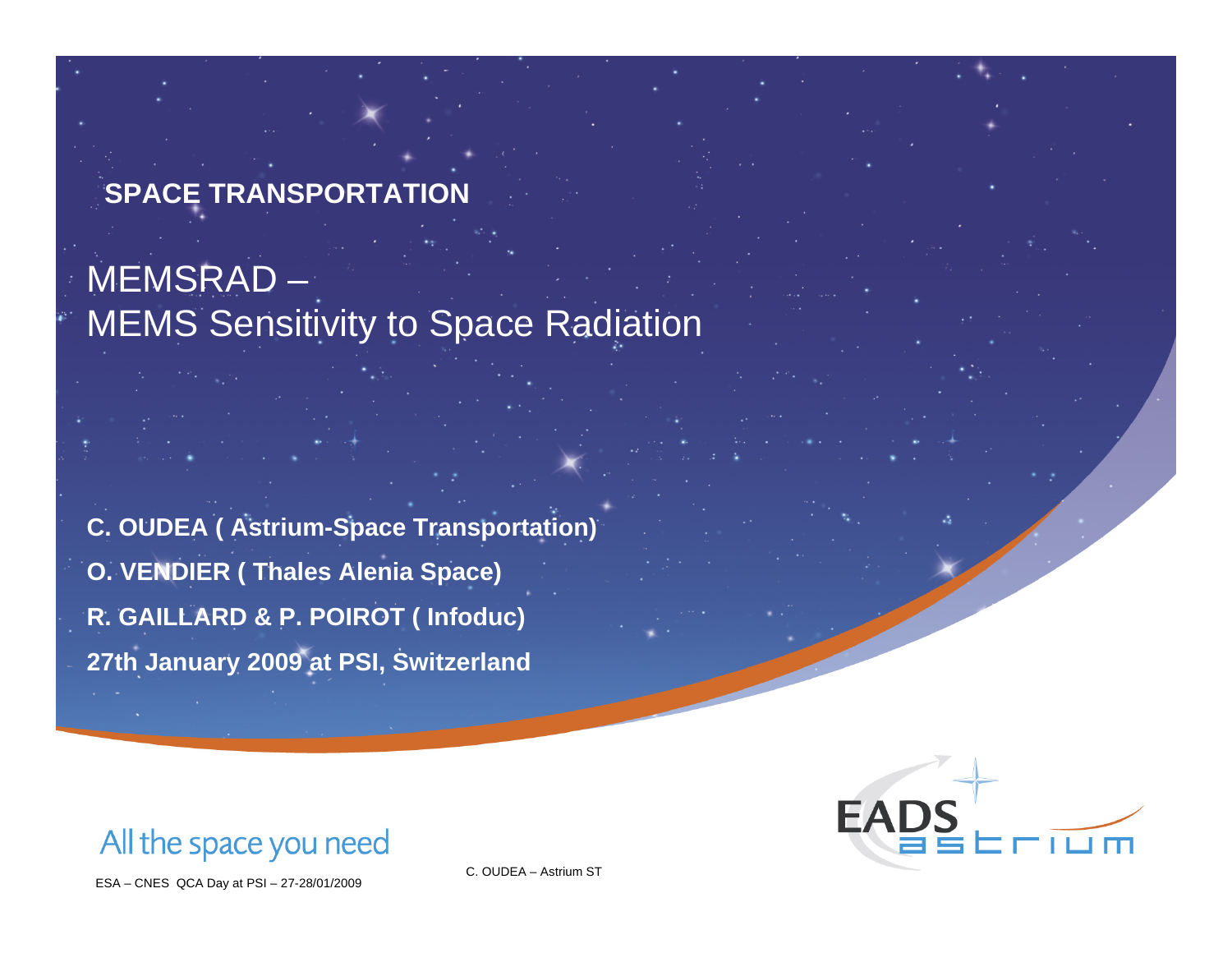# **Outline**

- **Introduction**
- MEMSRAD Goal
- **MEMS Selection Criteria**
- **Example 2 Selected MEMS Presentations** 
	- Accelerometers
	- **RE MEMS**
- **Preliminary Results** 
	- **Acceleromaters**
	- **RF MEMS**
- **Conclusions**



2

All the space you need

ESA – CNES QCA Day at PSI – 27-28/01/2009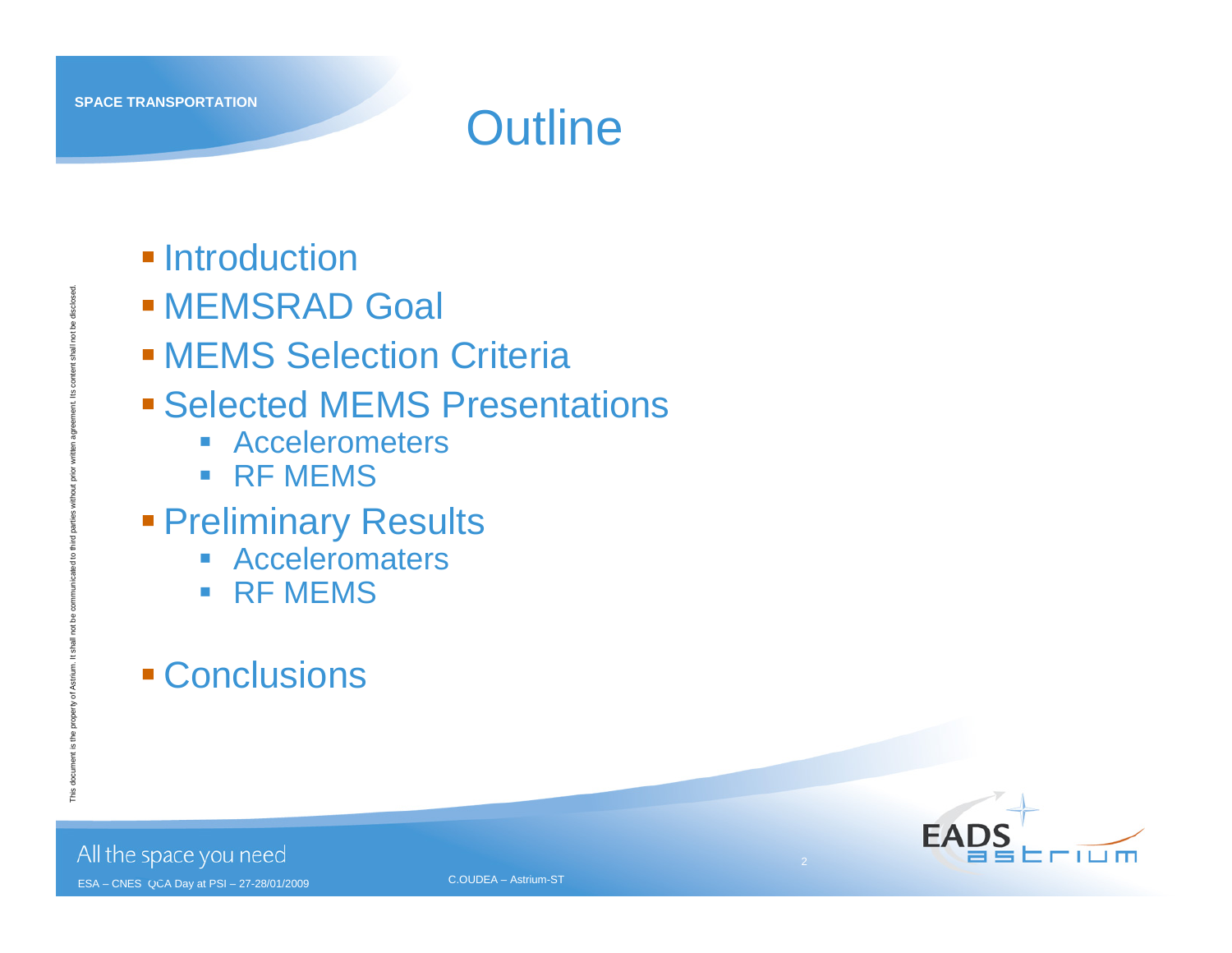#### **Introduction (1/3)**

### MEMSRAD Contract

- ESA/ESTEC Contract n°: 20293/06/NL/CP
- Duration : 24 months

#### Members of Consortium

- EADS Astrium Space Transportation : Prime
- Sub Contractors:
	- EADS Innovative Works, Ottobrun (Ge)
	- Thales Alenia Space, Toulouse (Fr)
	- $\blacksquare$  Infoduc (Fr)

This document is the property of Astrium. It shall not be communicated to third parties without prior written agreement. Its content shall not be disclosed.



3

All the space you need ESA – CNES QCA Day at PSI – 27-28/01/2009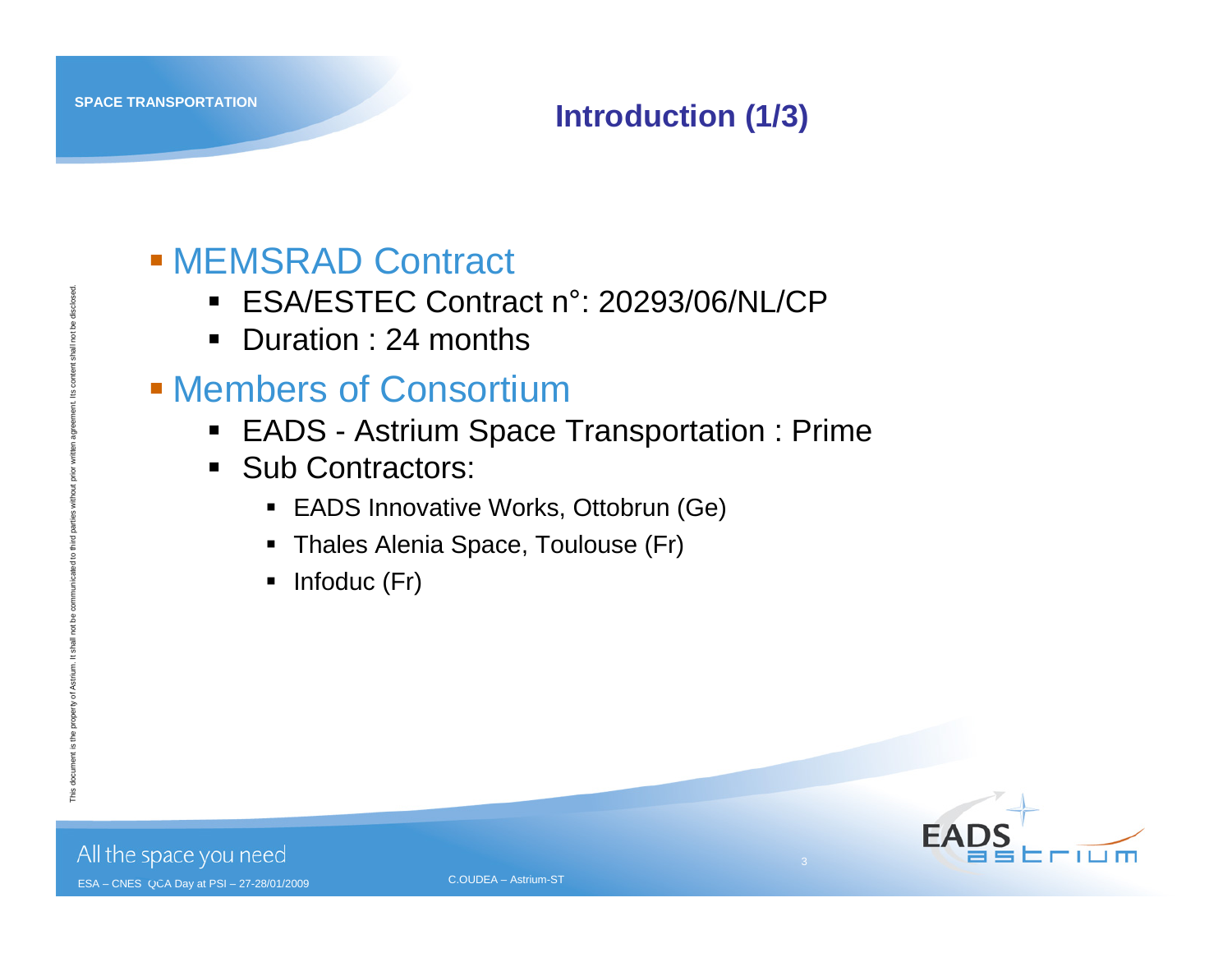#### **Introduction (2/3)**

# MEMS :

- A system with atleast 2 functions:
	- Sensor / Actuator + Signal treatment
- Manufactured / assembled:
	- On a single wafer: monolithics,
	- With few wafers: hybride



| <b>USA</b>    | <b>MEMS: Micro-ElectroMechanical Systems</b>      |
|---------------|---------------------------------------------------|
|               | <b>MOEMS: Micro-OptoElectroMechanical Systems</b> |
| <b>JAPON</b>  | <b>Micromachines</b>                              |
| <b>EUROPE</b> | <b>Microsystèmes</b>                              |
|               | MST(MicroSystems Technology)                      |



All the space you need

ESA – CNES QCA Day at PSI – 27-28/01/2009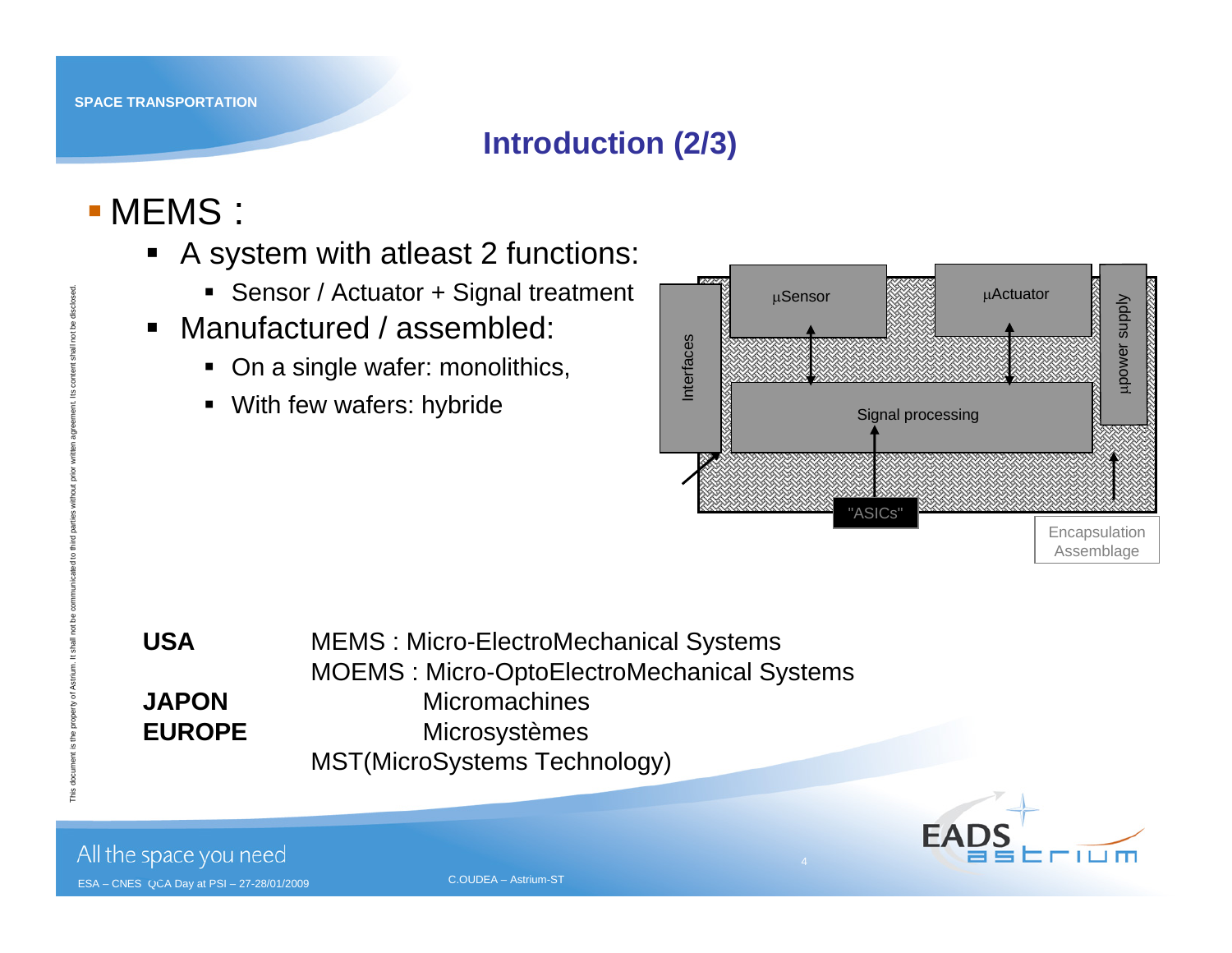#### **Introduction (3/3)** MEMS and Microelectronics



This document is the property of Astrium. It shall not be communicated to third parties without prior written agreement. Its content shall not be disclosed.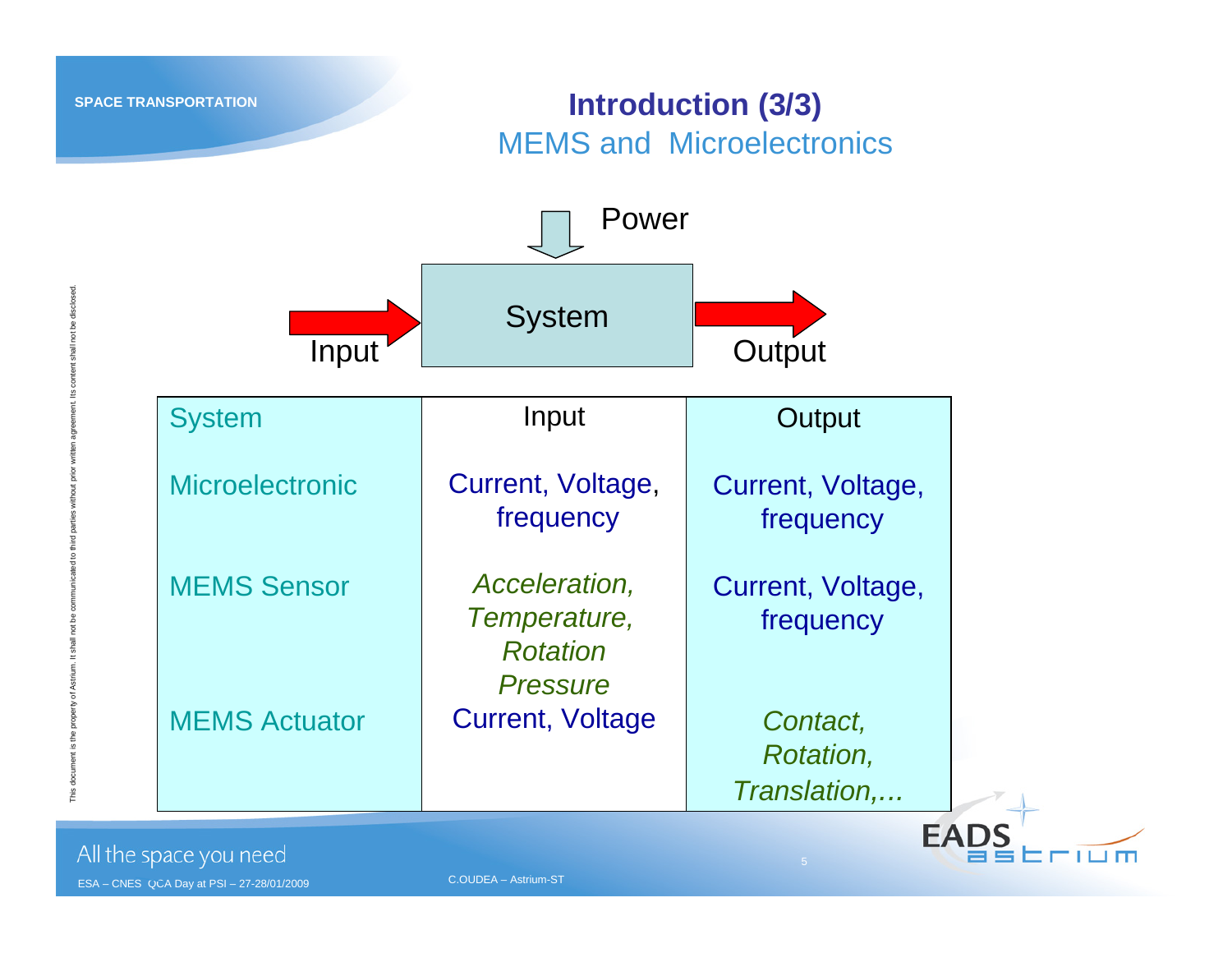#### **MEMSRAD GOAL (1/2)** Radiation Guidelines

#### **Purpose of this work**

- Prepare guidelines for Radiation Testing of MEMS
- Help to perform characterization of MEMS and obtain meaningfull results.
- Allow different « End-Users » to share and compare results obtained with a common testing procedure.
- **E** Methodology
	- $\blacksquare$ Analysis of existing Radiation Testing Guidelines and Methods
	- $\blacksquare$ Identification and Classification of MEMS
	- $\blacksquare$  Identify important points to adapt or modify the guidelines
		- $\blacksquare$ <sup>a</sup> priori
		- $\blacksquare$ after performing tests on MEMS
	- $\blacksquare$  Consider other Guidelines applied to MEMS:
		- $\blacksquare$ Reliability evaluation
		- $\blacksquare$ Specific testing methods related to the specific function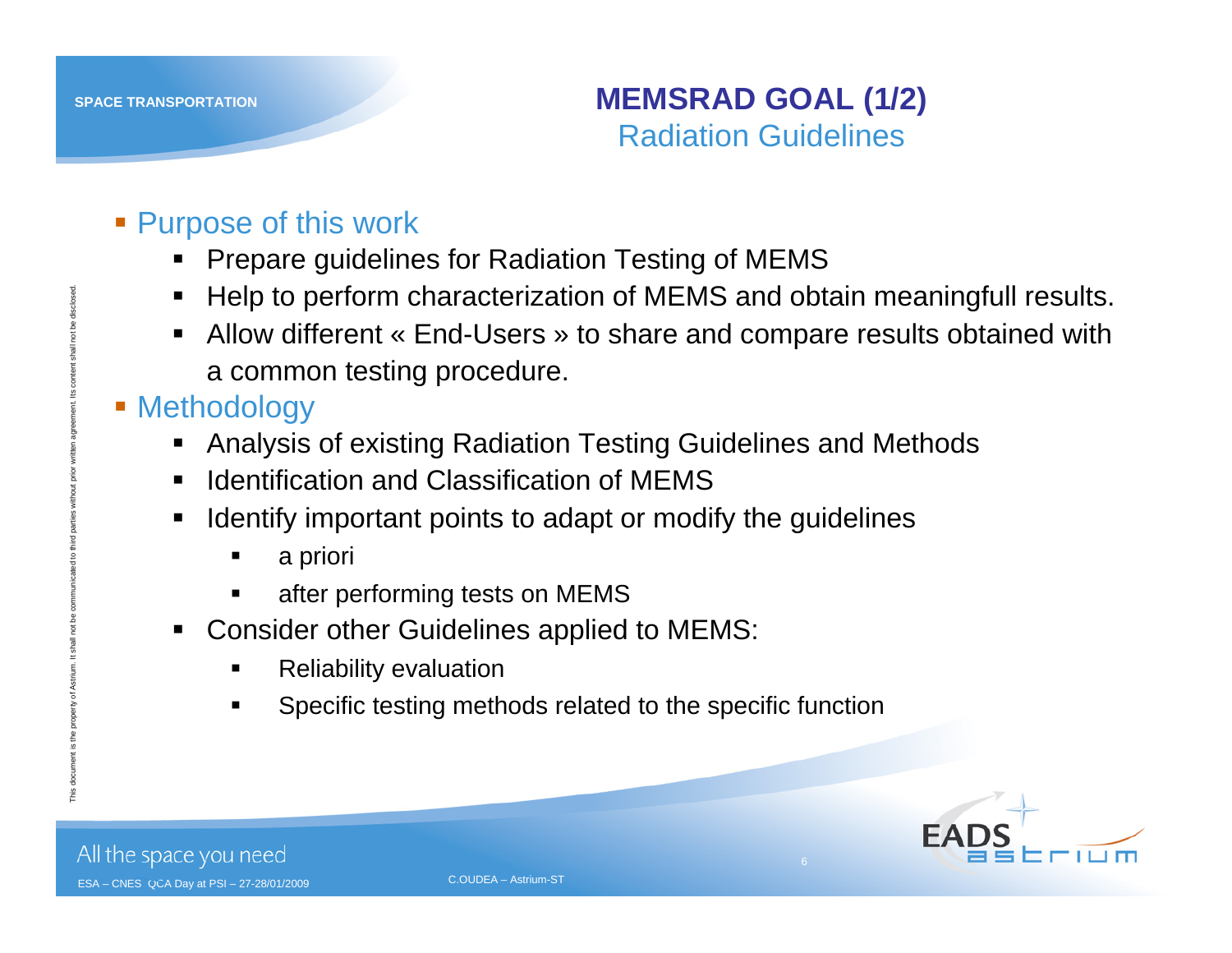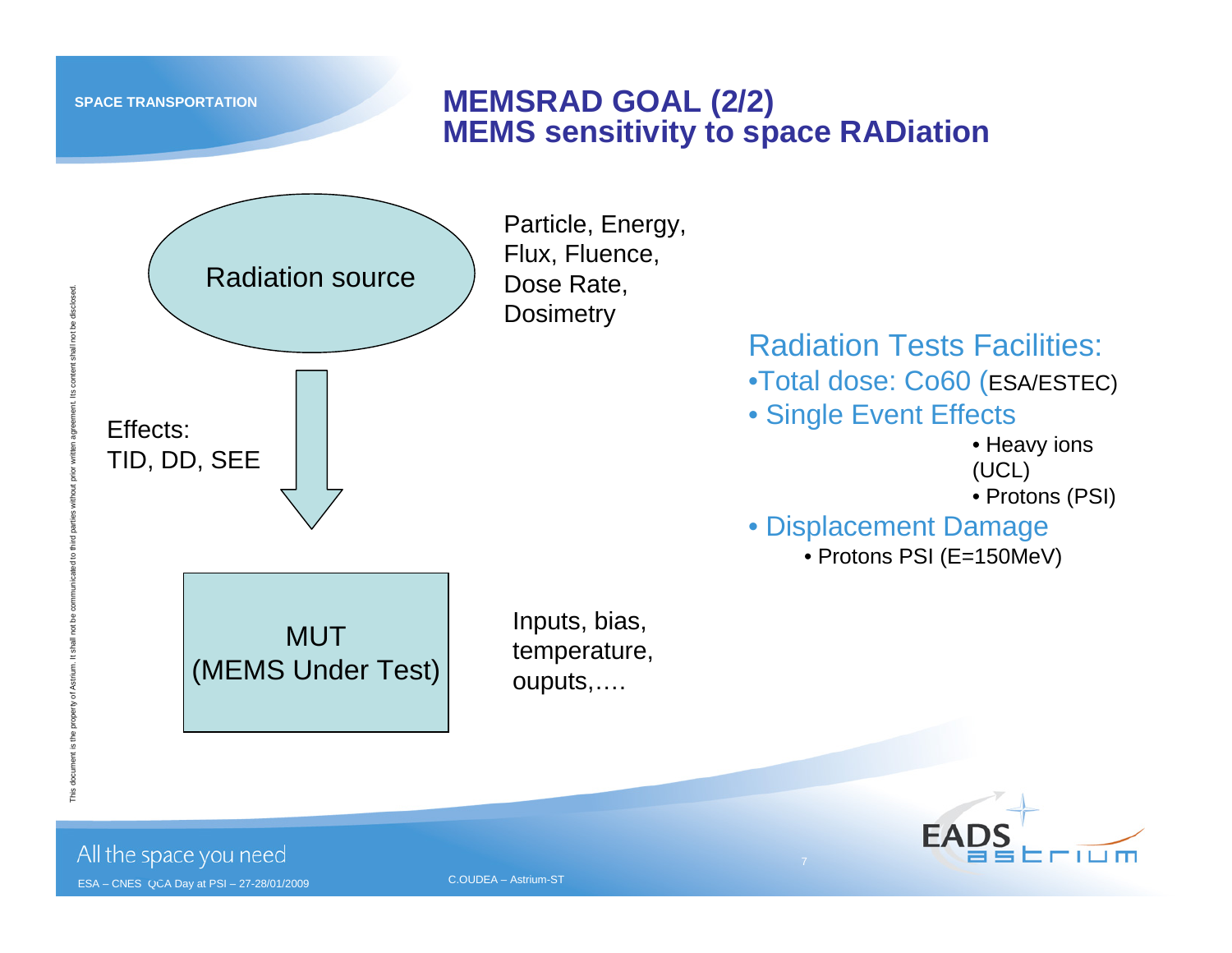#### **Selection criteria for MEMS (1/2)**

#### **Criteria:**

- **European source**
- **Matured Technology,**
- П Matured Product with high TRL for other applications
- П Industrial production (avoid prototypes!)
- П **Availability**
- П Manufacturer cooperation ( highly recommended )
	- $\mathcal{L}_{\mathcal{A}}$ Willingness to work for space applications
	- **Providing samples**
	- **Providing sufficient technical informations (not a « black box »)**
	- Possibility to exchange technical data's during the testing
	- $\mathcal{L}_{\mathcal{A}}$  Short & mid term participation
		- П ■ to improve the product, if necessary
		- П appropriate packaging, redesign an ASIC (rad tolerant/hardened), etc.



All the space you need ESA – CNES QCA Day at PSI – 27-28/01/2009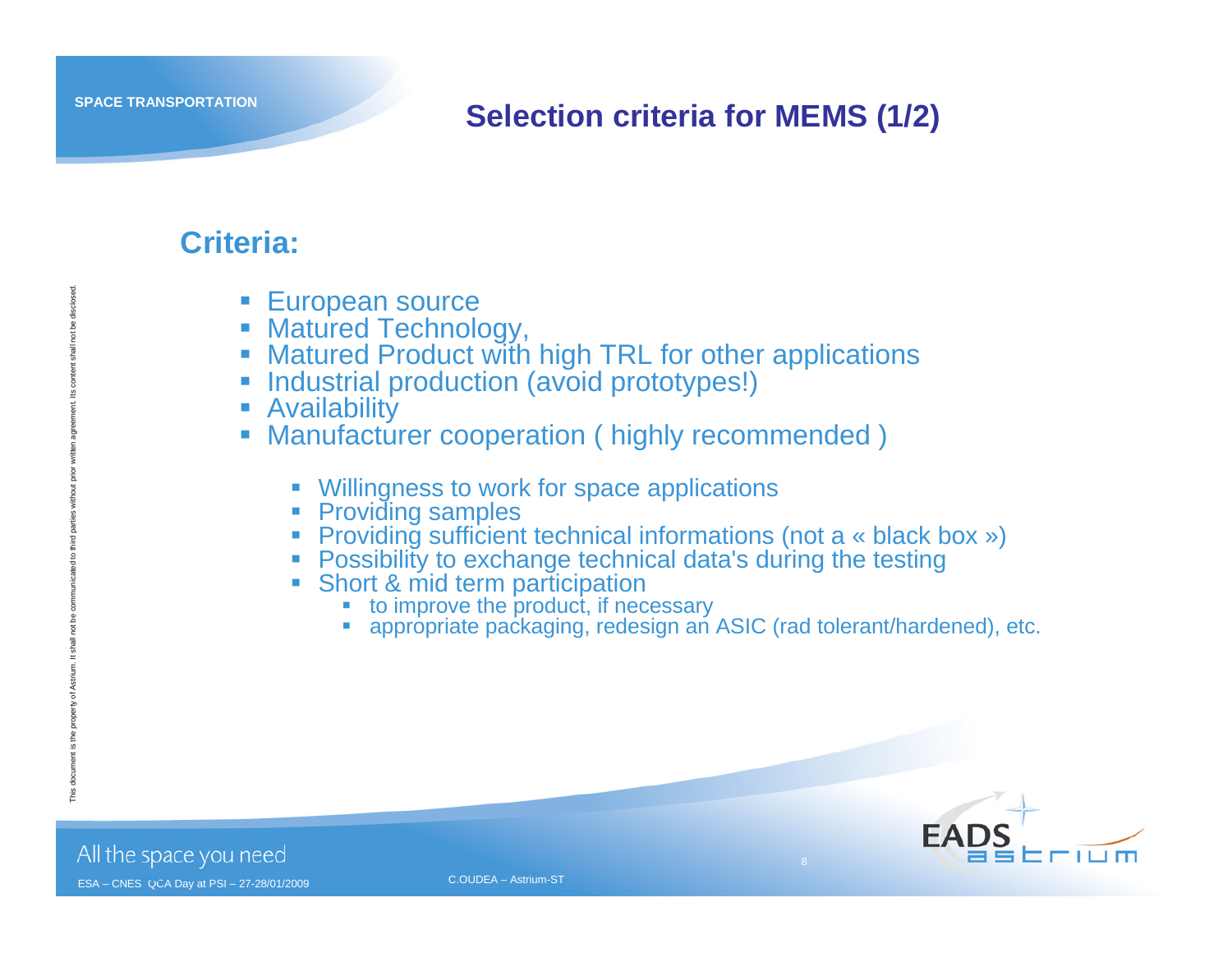#### **Selection criteria for MEMS (2/2)**

#### **Criteria:**

- **Potential Space applications**
- Past radiation experiences (internal, external)
- П Expected radiation effects
	- TID (Total Induced Dose)
	- **SEE (Single Event Effects)**
	- **DD (Displacement Damage)**
- Availability of 2 type of MEMS at same time for radiation testing
- **Easy to test:** 
	- **Before and after different radiation testing**
	- Possibility to do the « on-line » parameters during different radiation testing
- **Possibility to separate the contributions from:** 
	- **Sensing element**
	- **Electronic circuits**
- To allow the improvements in our « Radiation Guidelines » at the end of testing

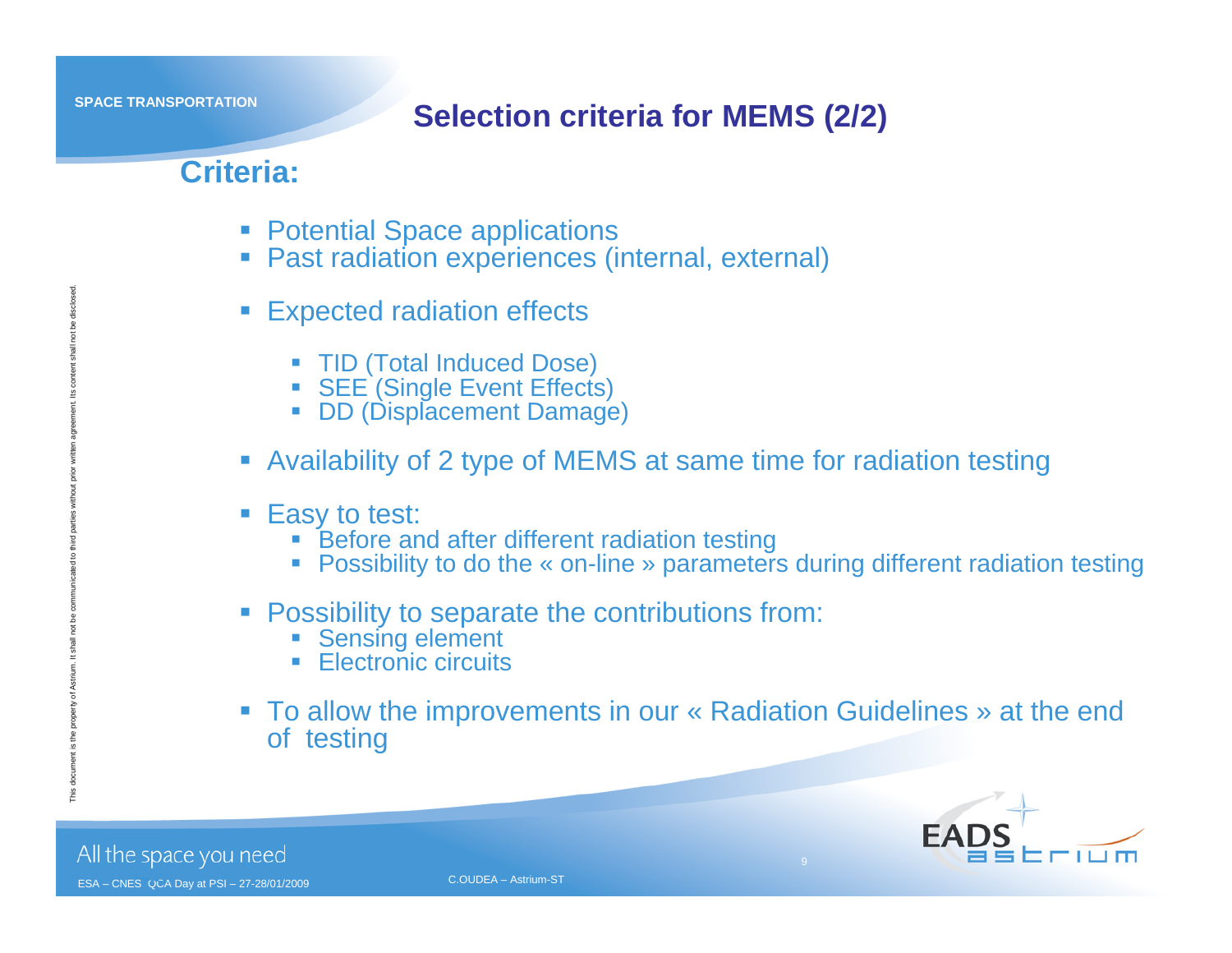#### **SELECTED MEMS Presentation (1/2)**

#### MEMS Type 1: Colibrys Accelerometer description



ESA – CNES QCA Day at PSI – 27-28/01/2009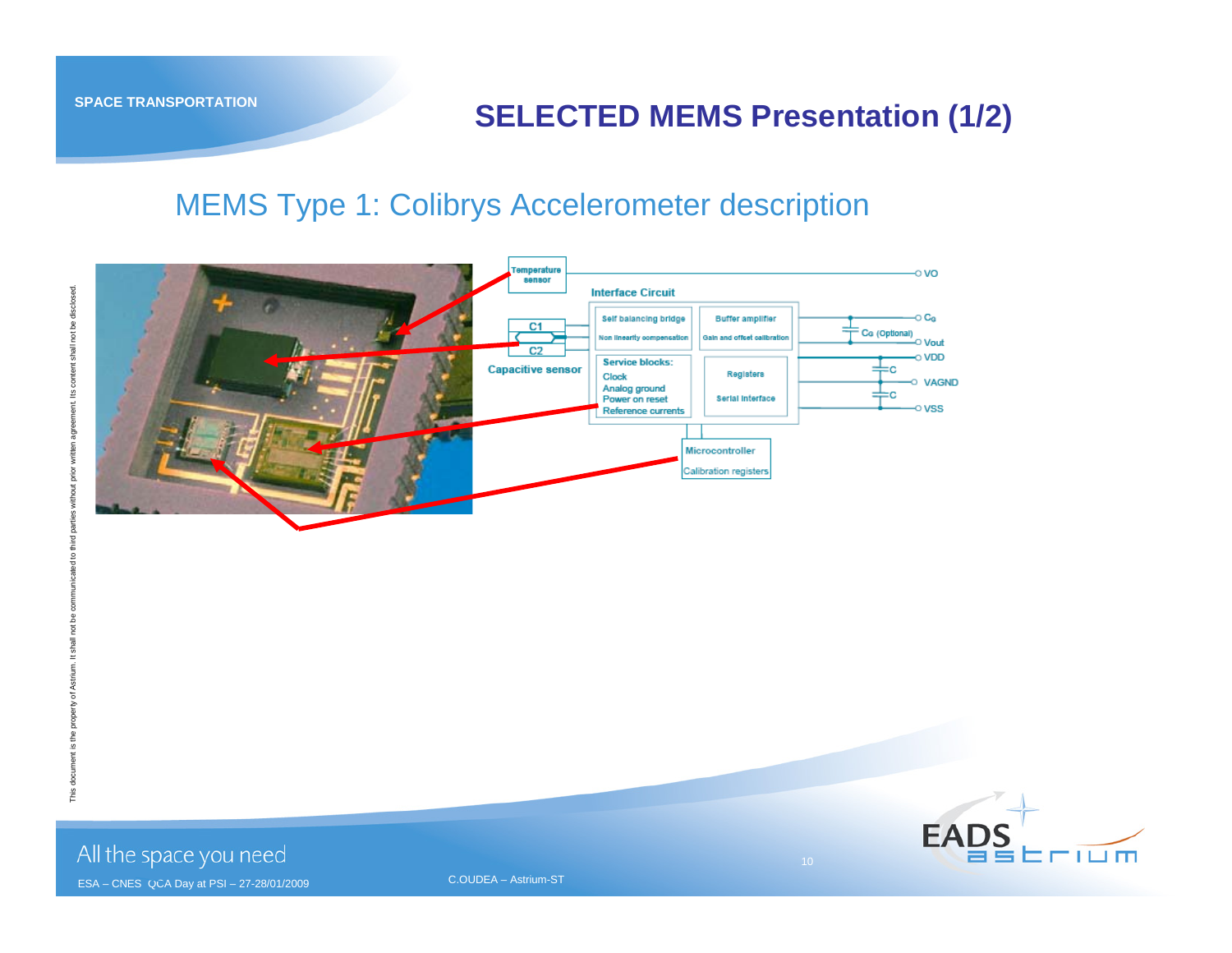#### **SELECTED MEMS Presentation (2/2)**

#### MEMS Type 2: RF MEMS from LETI-CEA





#### Ohmic contact switch

11



All the space you need

ESA – CNES QCA Day at PSI – 27-28/01/2009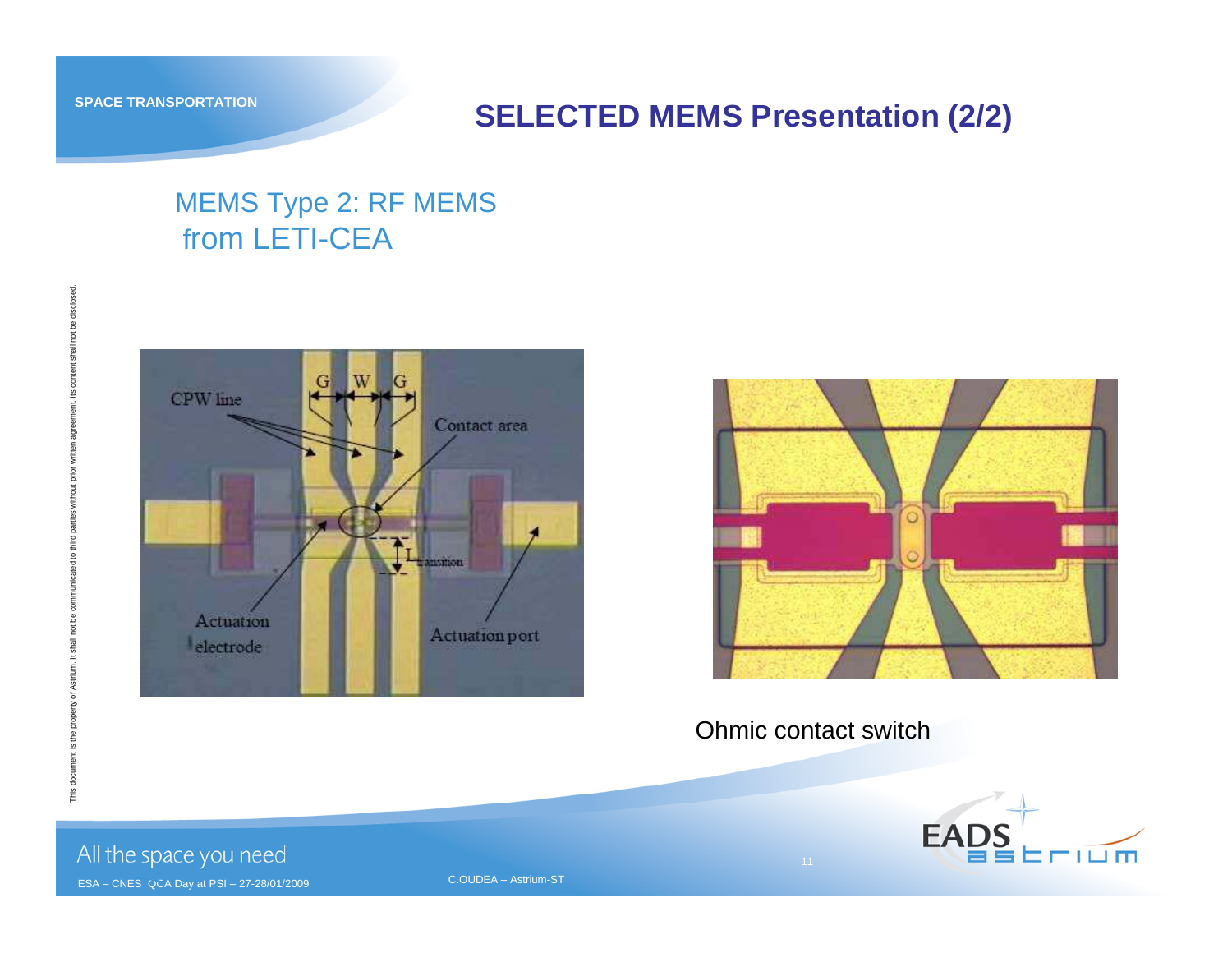This document is the property of Astrium. It shall not be communicated to third parties without prior written agreement. Its content shall not be disclosed.

#### **Preliminary Results**

# Test preparation: Initial measurements

- Obtain devices and verify the stability of the process
- Define or use standards on measurement procedures
	- Verify the homogeneity of a given lot
	- Verify the stability of the parameters:(sensitivity to temperature, humidity)
	- Verify the possibility to test the devices in the irradiation facility (package, thermal dissipation, mechanical state)

#### **Ex: Special adaptation:**

- Test Jig RF-MEMS
- Accelerometer positionning

12

All the space you need

ESA – CNES QCA Day at PSI – 27-28/01/2009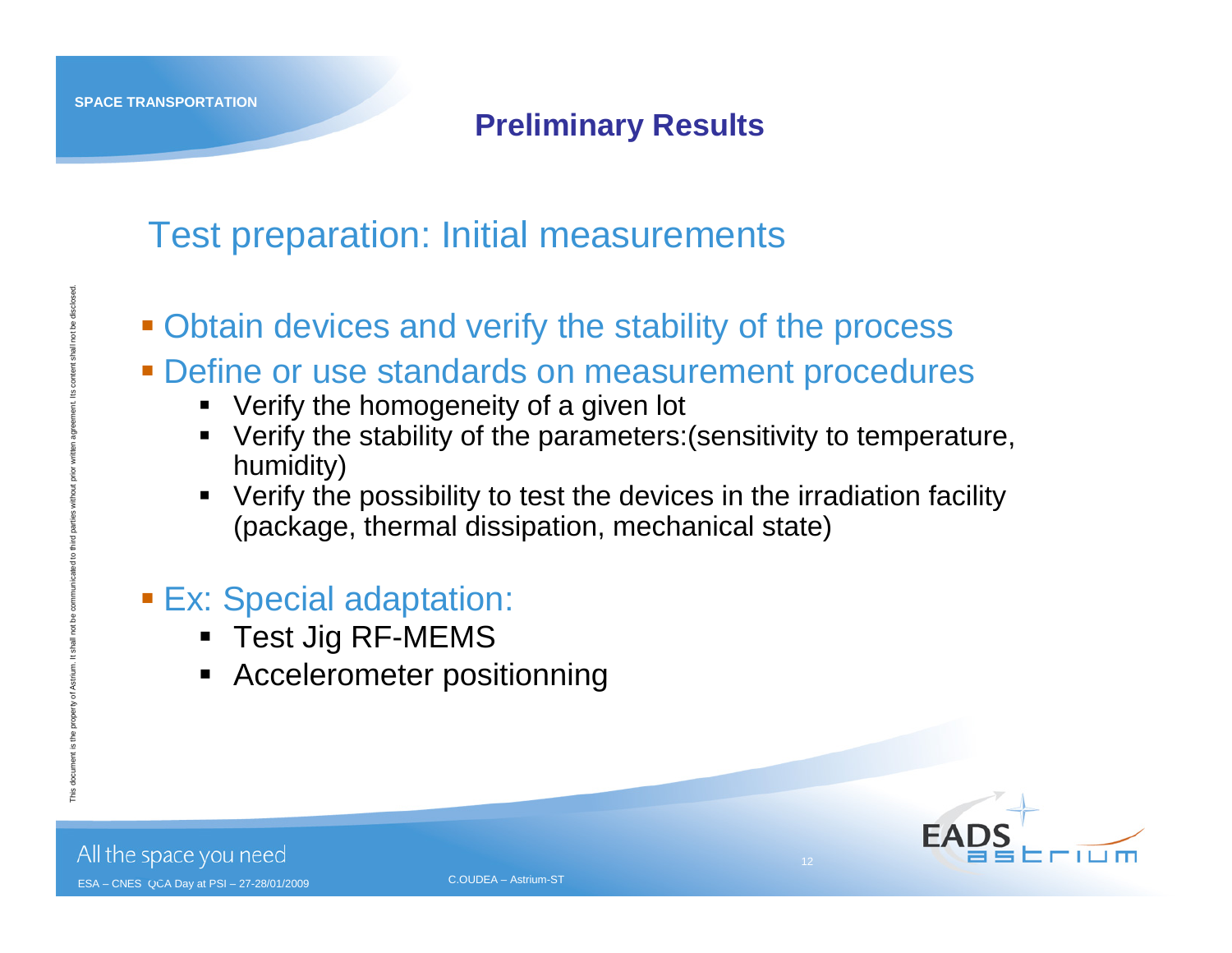Erium

#### Accelerometers

#### DUT (Accelerometer) description:



All the space you need

ESA – CNES QCA Day at PSI – 27-28/01/2009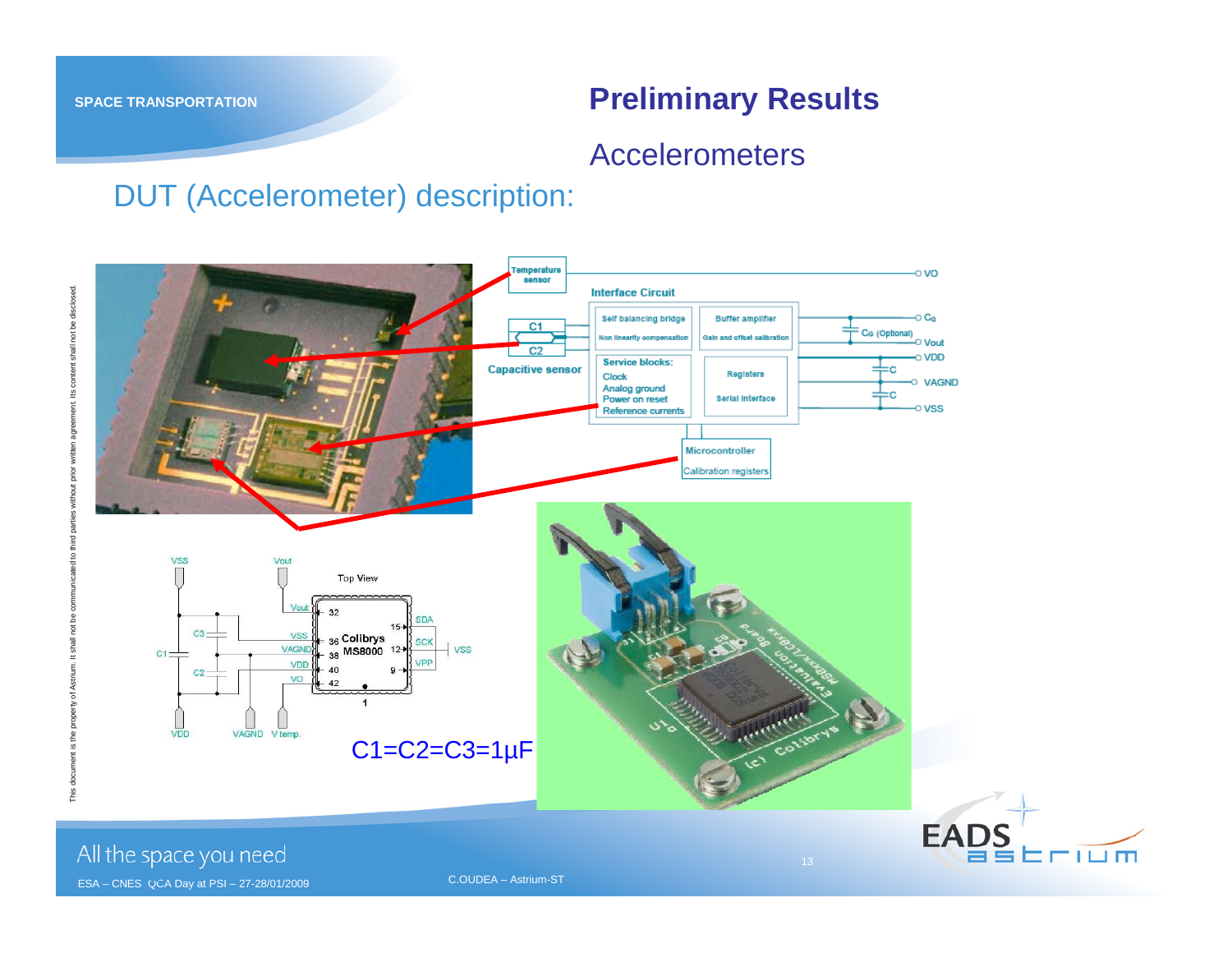#### Accelerometers



Pre irradiation measurements







14

**EADS** 

Erium

shall not be disclosed.

£.

Ξ

 $\mathbf{S}$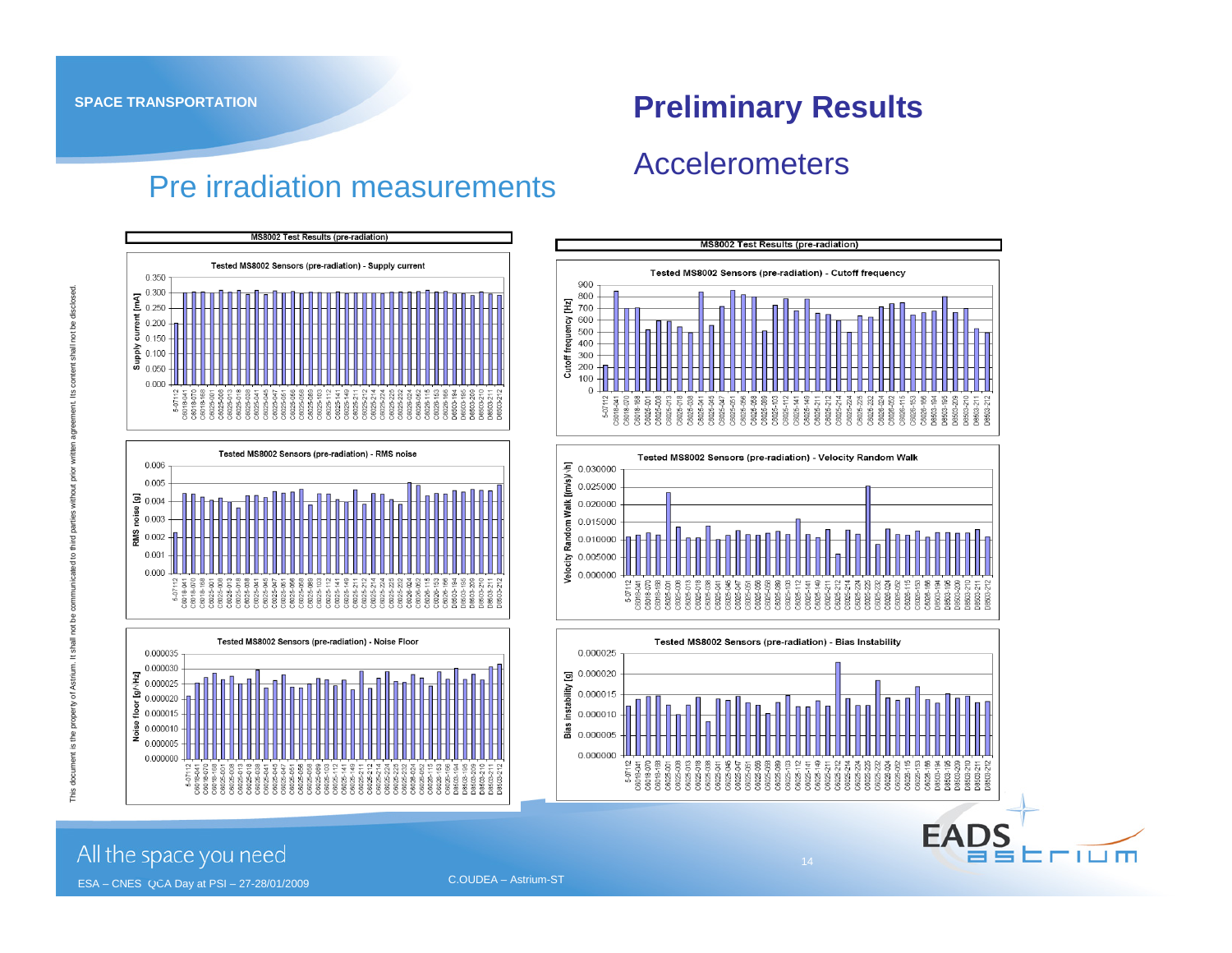Accelerometers **TID**

On line measurements Power supply Current

#### Low Dose rate**Icc(dose)**



• Strong increase of power supply current

Log scale:

Increase begins at 6-8 krad Threshold related to input: 1g or 0g



All the space you need

ESA – CNES QCA Day at PSI – 27-28/01/2009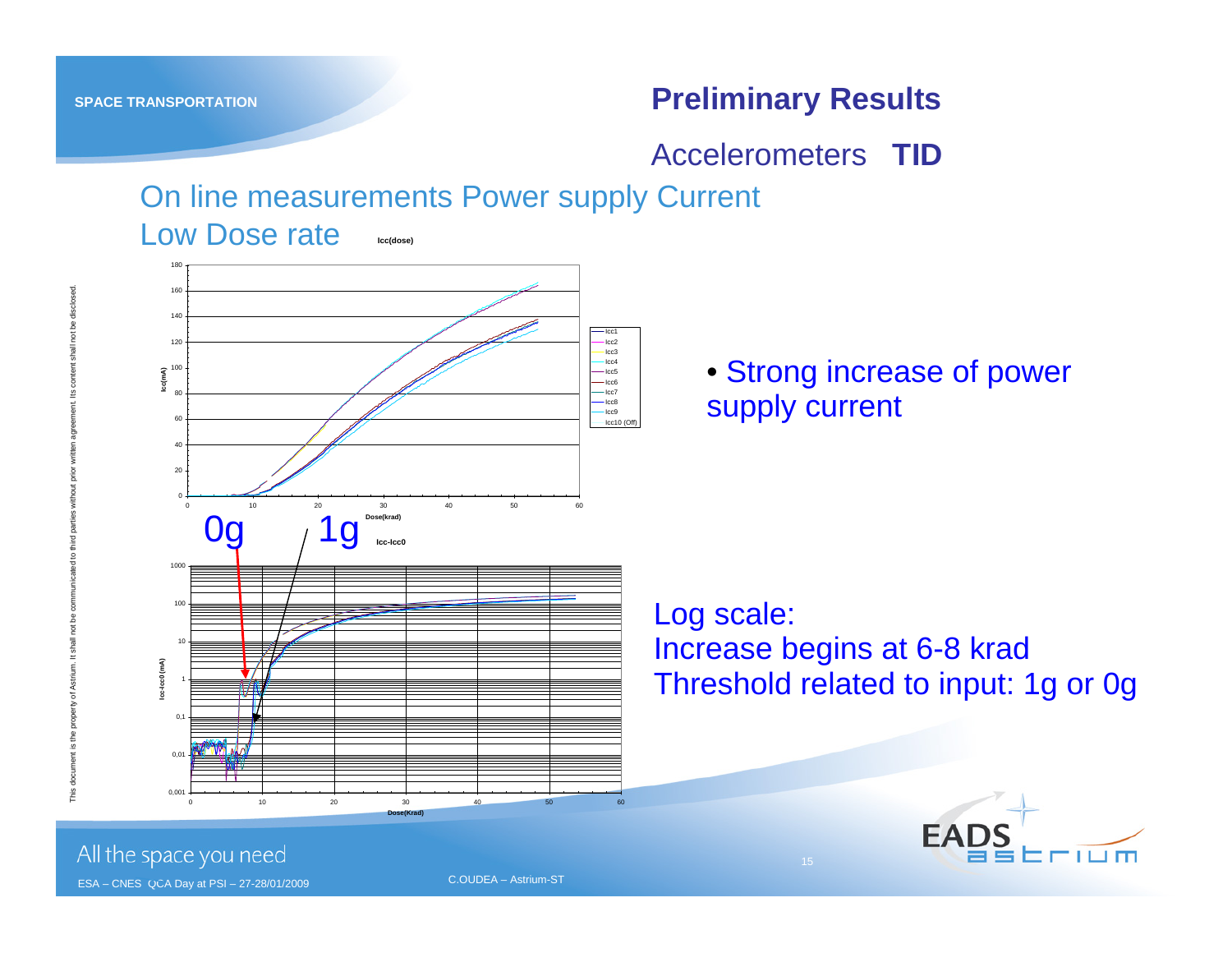Accelerometers – Heavy Ions

#### Heavy ion test results

- **Example 1 Heavy ion range: a limitation to test sensors**
- **System response to heavy ions:** 
	- Understand the system behaviour: electrical response, calibrations, reset
	- $\blacksquare$ Example of SET



All the space you need

ESA – CNES QCA Day at PSI – 27-28/01/2009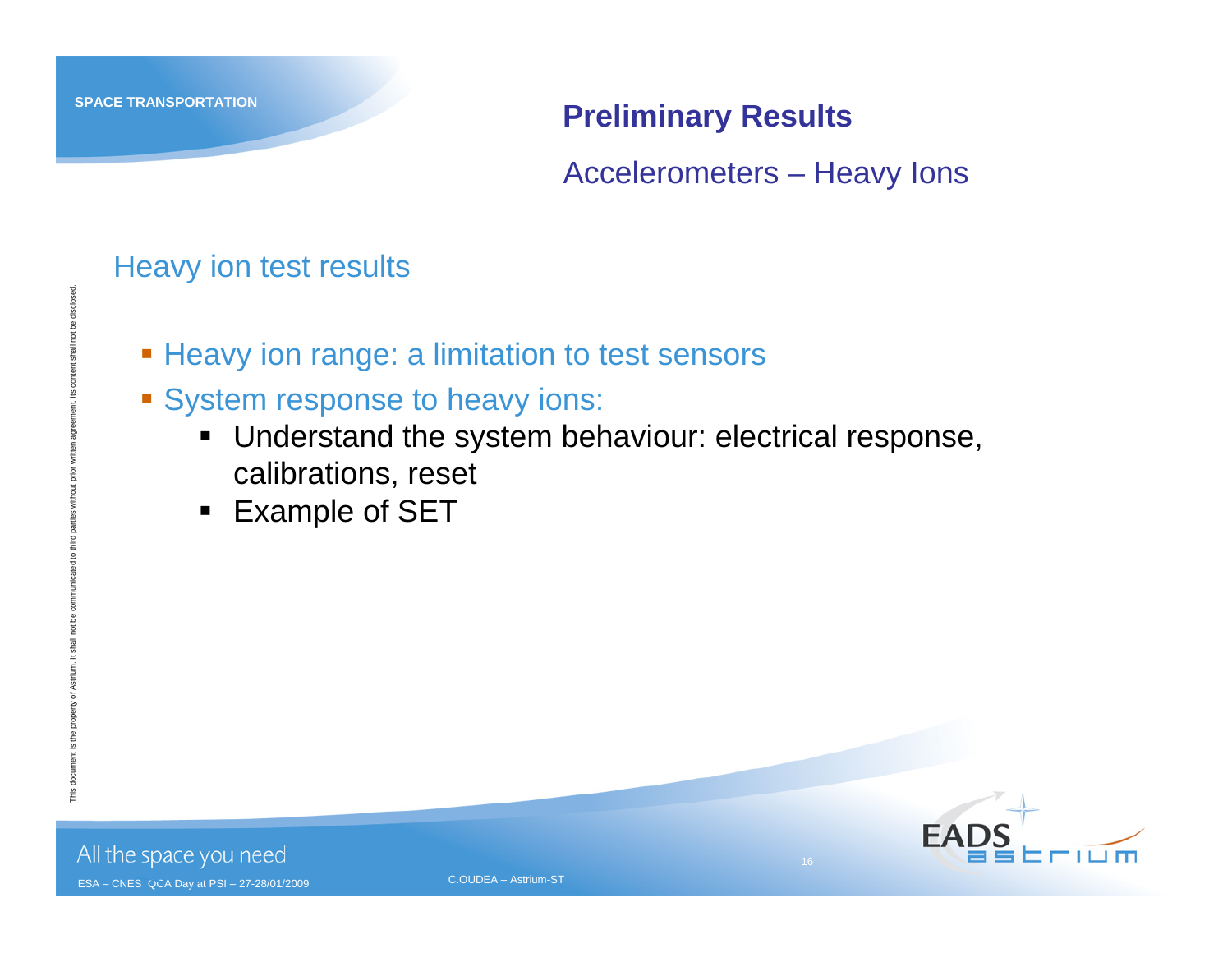Accelerometers - Heavy Ions

#### Separation of the contributions

- **Irradiation of one part at a** time
	- $\blacksquare$ Acceleration Sensor
	- ш Temperature sensor
	- ASIC +resistor network
	- $\blacksquare$ Microcontroller (µC)
- **Difficult to verify if ions do not** reach other parts





All the space you need ESA – CNES QCA Day at PSI – 27-28/01/2009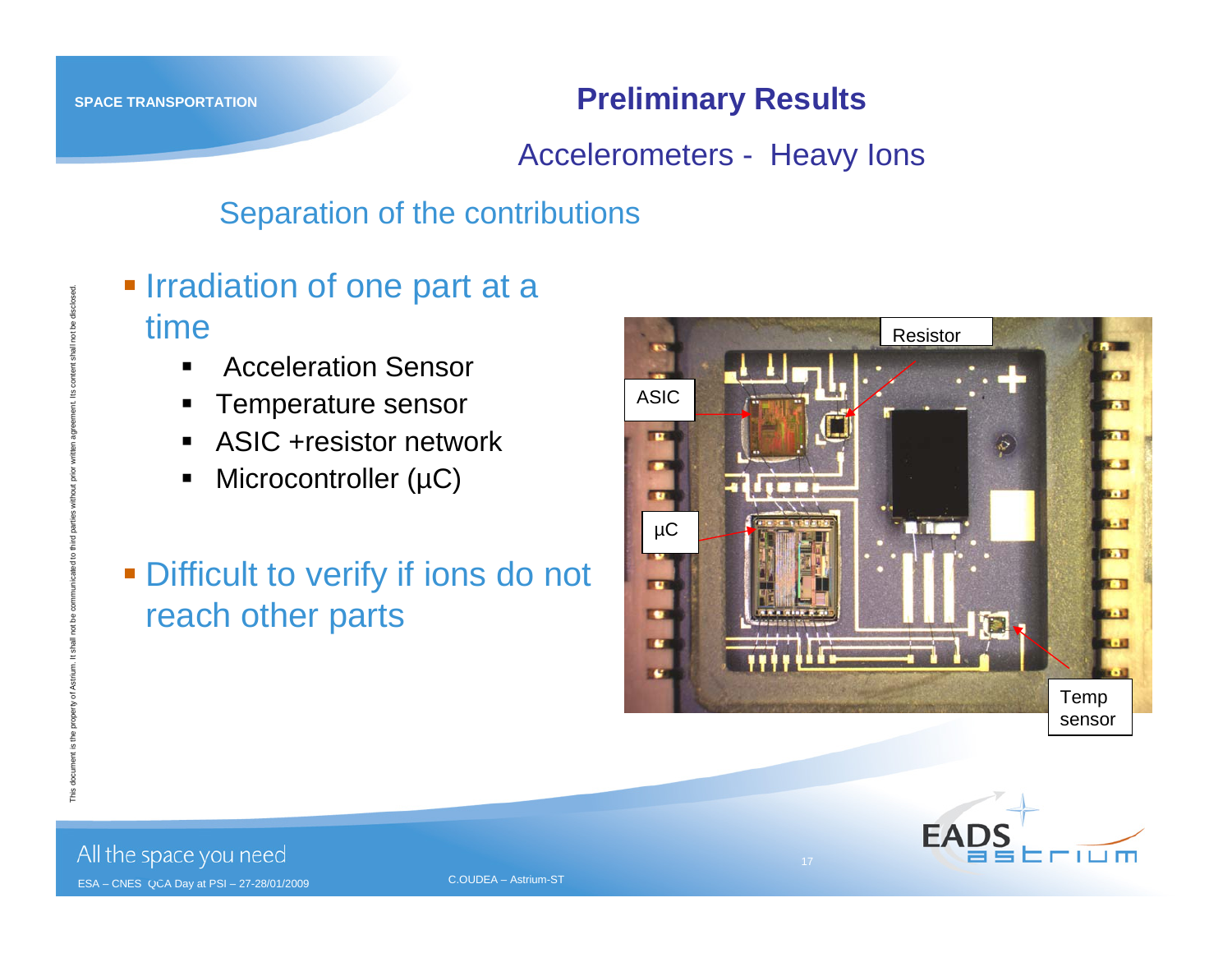#### **Preliminary Results** Accelerometer - Heavy Ions

#### Tests on acceleration sensor : at 0g



ESA – CNES QCA Day at PSI – 27-28/01/2009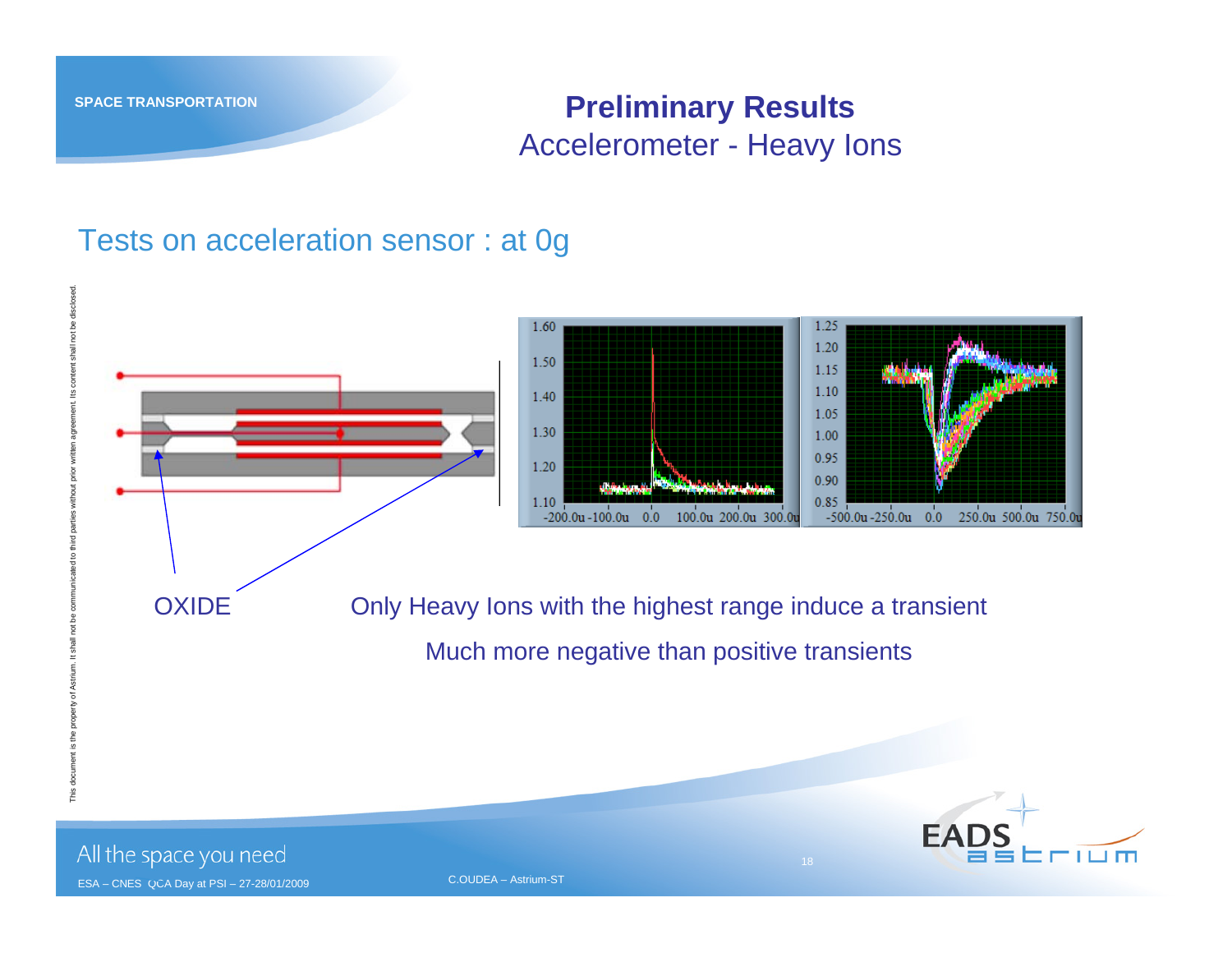This document is the property of Astrium. It shall not be communicated to third parties without prior written agreement. Its content shall not be disclosed.

ie

sclos

#### **Preliminary Results** Accelerometer - Heavy Ions

#### Test on temperature sensor: LM20

#### Negative transients are observed Broad variation of amplitudes





All the space you need

ESA – CNES QCA Day at PSI – 27-28/01/2009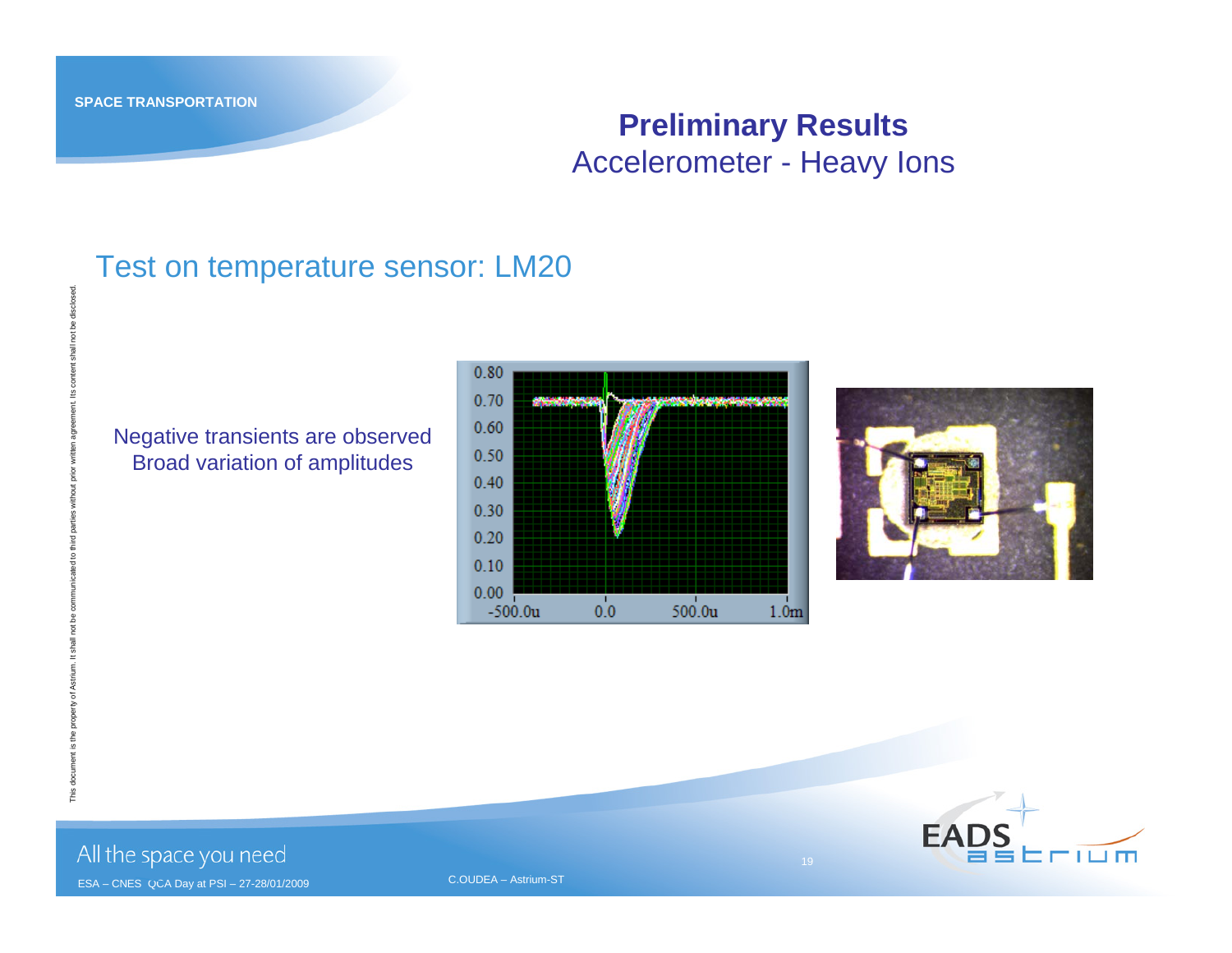#### **Preliminary Results** RF MEMS

#### Test plan : Number of sample status

**Sample repartition as planned in Test plan**

**Conditions Samples Conditions Samples 1** 3 **<sup>x</sup>** 3 **2** 3 **3** 3 **4** 2 **Ref**f  $\sim$  2 **Total (1) :** 11 2 **Total (2) :** 3 **TID LDR TID HDR**



**Total ref : 2 Samples**





not be disclosed.

All the space you need

ESA – CNES QCA Day at PSI – 27-28/01/2009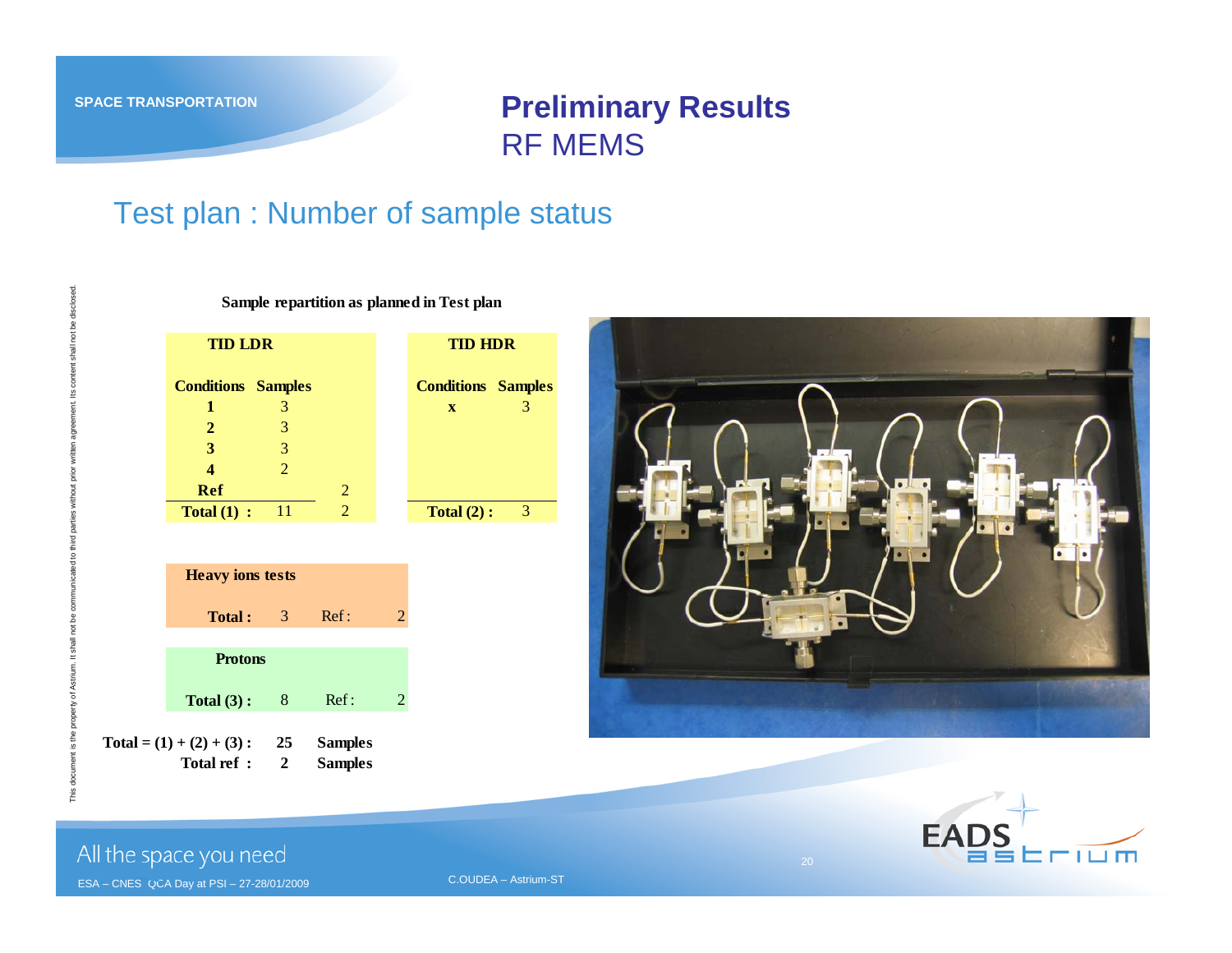#### **Preliminary Results RF MEMS**

#### Focus on : Heavy ions test

- **During Heavy lons test we were looking at the following effects:** 
	- SET: Single Event Transients
	- $\blacksquare$ Permanent Damage (increase of leakage current)
- SET: If the deposited charge in Si3N4 amplified by possible multiplication of charge carriers due to the Electric field
- **Permanent Damage: If the heavy ion can modify the structure of the** dielectric (thermal spike)

21

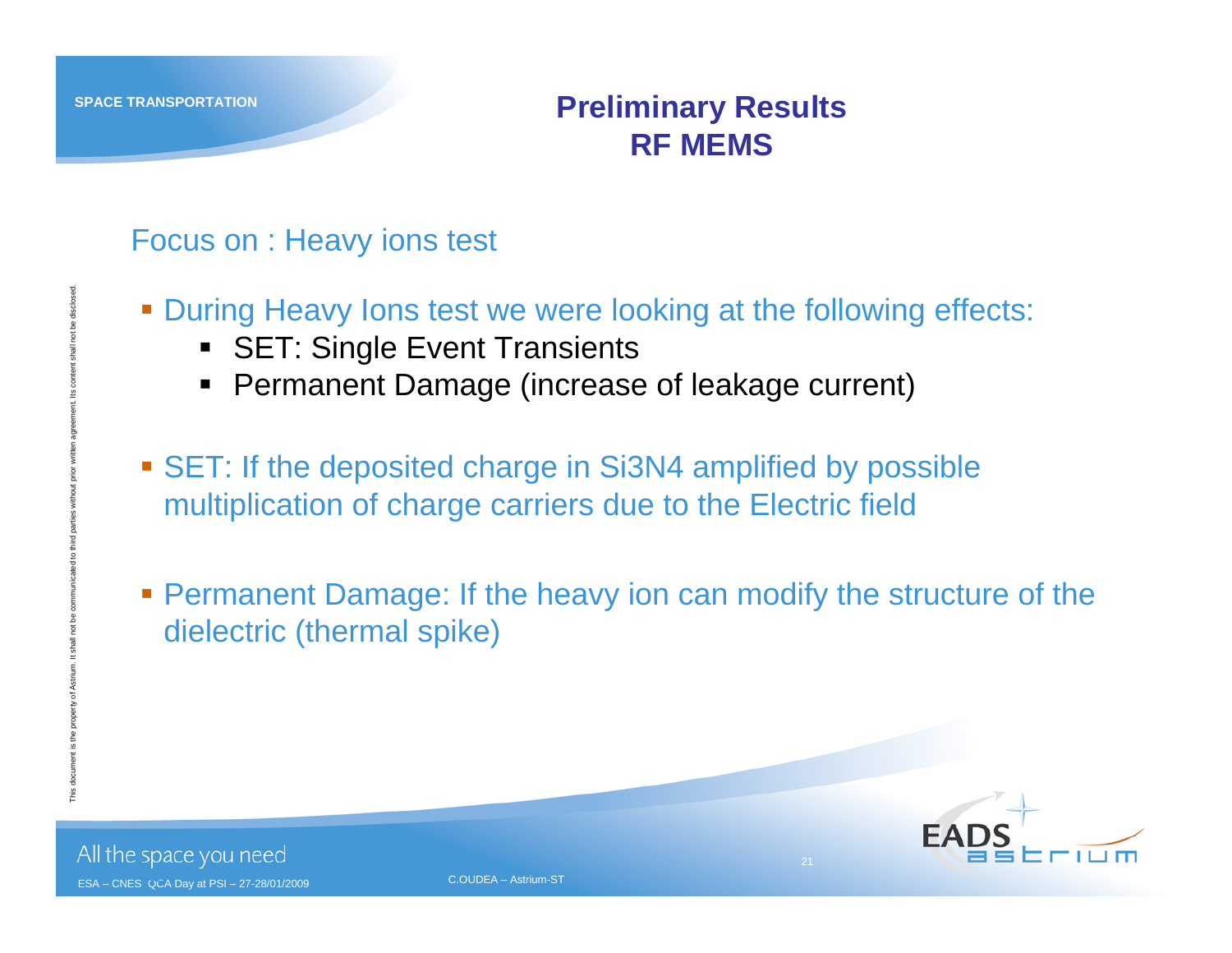#### **CONCLUSION (1/2)**

Preliminary Conclusion on TID & Heavy Ions testing: Accelerometers

- TID : Increase of power supply current starts at 6 8 krad
- Heavy Ions:
	- $\blacksquare$ No Latch-up observed
	- $\blacksquare$ SET's observed on acceleration sensing element, temperature sensor

#### Next : Deep Analysis on-going with MEMS manufacturer « Colibrys »

- $\blacksquare$ Protons Testing results
- $\blacksquare$ TID testing results
- $\blacksquare$ Heavy Ions



22